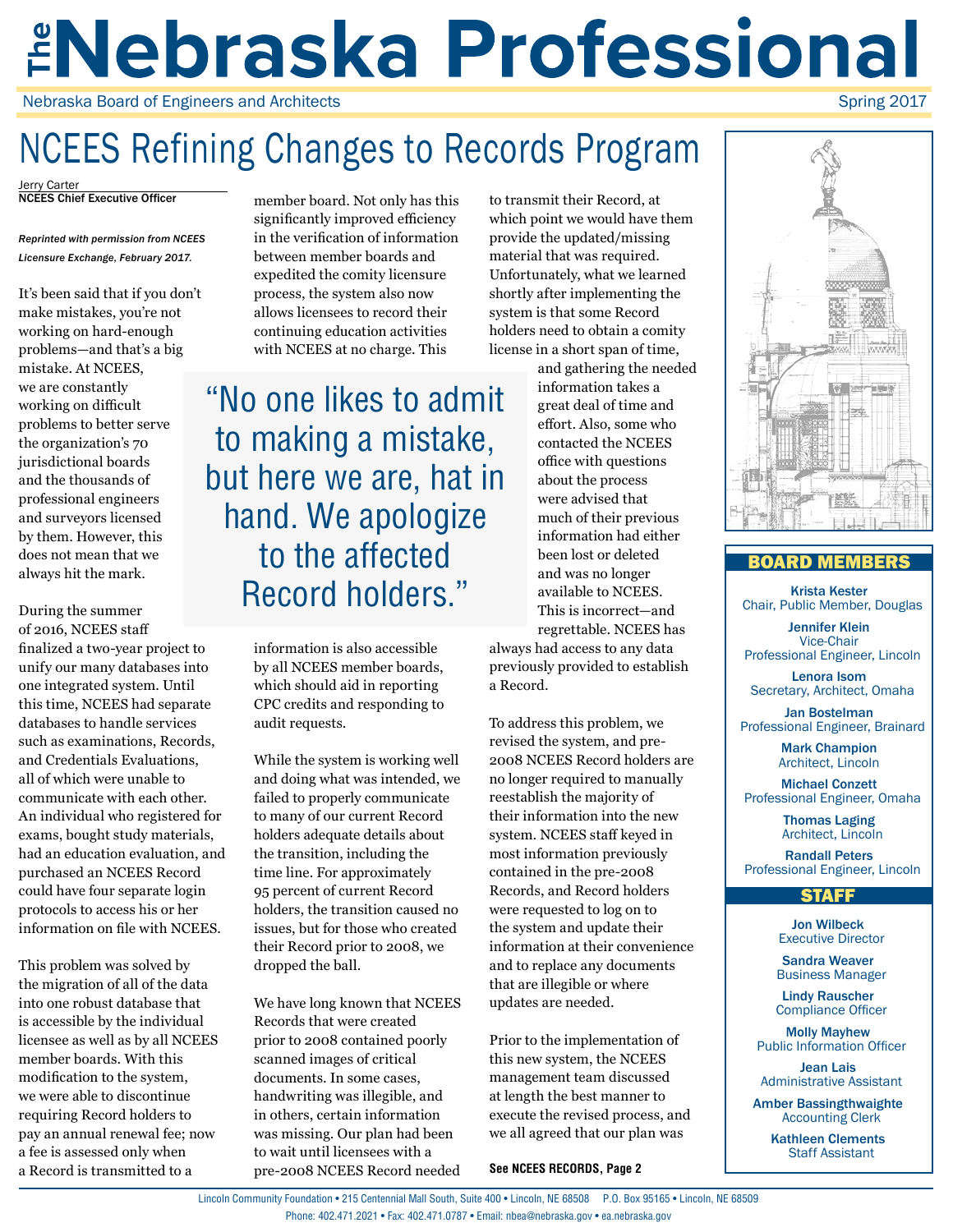### **NCEES Records Continued From Page 1**

the one to use and the one that would cause the least problems among Record holders. Well, I'm here to tell you that we were wrong, and we heard about it very quickly. I am also glad to report that it did not take us long to understand the magnitude of the problem that we had caused, and our team quickly devised a plan to mitigate this issue. We are still working with some pre-2008 Record holders to get their information updated and suitable for transmitting in the new system, but complaints have been greatly reduced.

No one likes to admit to making a mistake, but here we are, hat in hand. We apologize to the affected Record holders. We appreciate your feedback to find a solution that meets your needs—and we appreciate your patience. This issue affected long-established NCEES Records, which means it affected long-standing customers. We appreciate your commitment to the Records program. We hope that the new system and the changes to the Records program will serve you well going forward; we just regret the difficulties the rollout caused you.

## ARE 5.0 Testing Sees Results

Molly Mayhew

NBEA Public Information Officer

After four years of development, the ARE 5.0 was released this past November by the National Council of Architectural Registration Board (NCARB).

Since the release, NCARB has been working hard to make sure the transition from 4.0 testing to 5.0 is as smooth as possible for those looking to finish exams.

"5.0 is going to be there for a longtime and we're [NCARB] going to keep making updates," Director of Examination, Jared Zurn, said last month during *NCARB Live*. "But we really do want the best experience for candidates when they go in. That's why we went down this path with the new test to begin with."

To encourage early adoption of process, NCARB began offering incentives from the first of the year until the end of February. As of early February, over 2,000 candidates had transitioned from ARE 4.0 and another 800 candidates had enrolled for the first time.

But the transition was not as smooth as NCARB had hoped.

"Some of our candidates in test centers experienced an ARE 5.0 exam shut down, and it impacted about 40 percent of the candidates," said Zurn. "But the good news is, we worked with our vendors to get things reset and had service restored."

During a *NCARB Live* presentation, Ryan Misner, the Assistant Director of Examination Research and Development, urged any exam candidates to contact NCARB customer service if any issues arise during the exam.

"Any time you [the test taker] have an issue in the test center, your first action as soon as you get out of the test center is to contact NCARB customer service," Misner said. "That allows us to respond to you as an individual and really investigate the issue on a personal **See ARE 5.0, Page 6**

## Fire Marshal Assists NBEA with Compliance

#### Molly Mayhew NBEA Public Information Officer

The shared goal of the State Fire Marshal and Nebraska Board of Engineers and Architects is to protect life and property of residents and visitors.

As of last March, the two departments have pledged to keep an open line of communication to assure projects in Nebraska are complying with the state law.

The Board of Engineers and Architects gets anywhere from a dozen to two dozen plans without a seal of a licensed architect or professional engineer every month, which range all across the state of Nebraska.

"We send notification by email to the E&A Board for submitted plans that do not bear the seal(s) of Nebraska Architect or Professional Engineer which includes information about the submitter," said State Fire Marshal, Jim Heine. "We include on our State Fire Marshal Code Review Document when returned to the submitting party a statement indicating that the submitted plans do not bear a required seal and that contact should be made with the Board."

Once the information has been received by the Compliance Officer, Lindy Rauscher, the project owner is contacted and the Board begins investigation into the project.

"The time it takes to resolve a compliance case can vary," Jon Wilbeck, NBEA Executive Director said. "Some are resolved within a few months, but others can take much longer."

One outcome of an investigation is that all construction stops while there is a Board review, ensuring there is no further threat to public safety.

"The State Fire Marshal and The Board share missions to protect life and property," Heine said. "We are working together to strengthen efforts to safeguard Nebraska citizens and visitors by ensuring public safety through compliance with all applicable code and regulatory provisions."

"The process the Board has established with the State Fire Marhsal benefits the public by following the E&A Regulation Act," Wilbeck said. "Following the Act helps owners protect their property, protect persons on their property, and prevents damage or liability from improperly constructed buildings and projects."

Go Green! Email our office today to receive your newsletter electronically. nbea.office@nebraska.gov You can also view current and past newsletters online.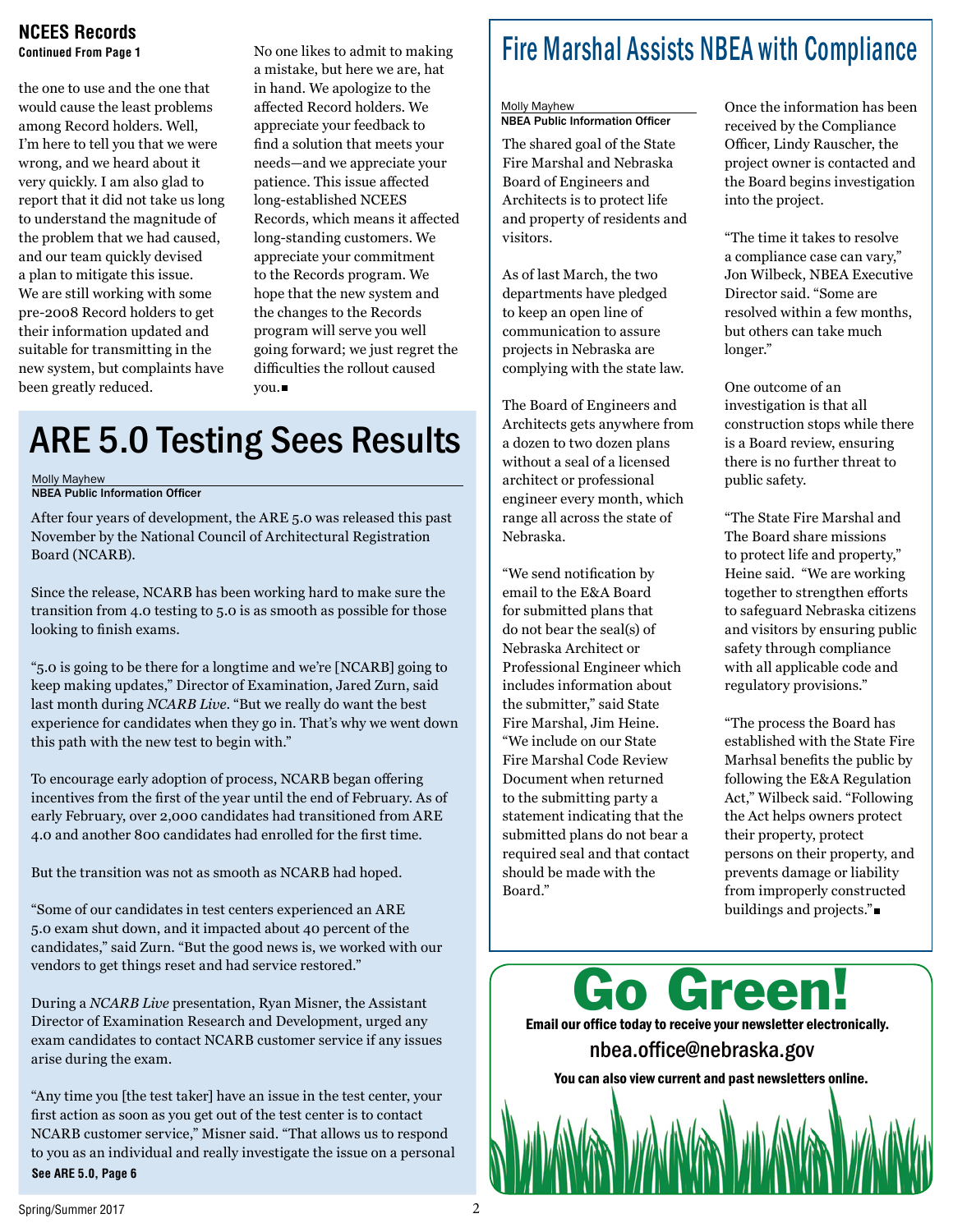## Peters and Bostelman New Appointees to E&A Board

Molly Mayhew NBEA Public Information Officer

With nearly 40 years of experience each, the Nebraska Board of Engineers and Architects is pleased to welcome our newest board members, Randall 'Randy' Peters of Omaha and Jan Bostelman of Brainard.



Randy Peters, P.E.

Peters, who is an associate professor of practice civil engineering at the University of Nebraska-Lincoln, was appointed as a NBEA education board member this past fall.

Before joining the staff at University of Nebraska-Lincoln (UNL), Peters worked for the Nebraska Department of Roads (NDOR) for 38 years. Peters traveled every mile of highway in the state of Nebraska as part of a camera crew photo-documenting road conditions. He managed

a highway design section which produced plans for over eighty miles of Nebraska's four-lane expressway system, spent ten years as State Traffic Engineer, and served three years as Deputy Director for Engineering before Governor Dave Heineman appointed him the 28th Director of NDOR in 2012.

He is also an alumnus of the University of Nebraska-Lincoln with a Bachelor's Degree in Civil Engineering and currently a member of the UNL Civil Engineering Department Advisory Board.

"I see the work of the Board as a great opportunity to advance the integrity of the profession and protect the welfare of the public through service," said Peters. "I'm looking forward the working alongside and learning from the other distinguished members of the board as we work together to oversee and regulate professional practice in Nebraska."

With graduate work completed in Metallurgical Engineering from UNL and Nuclear and Chemical Engineering from the University of New Mexico, Bostelman has an accomplished past.

She has worked for companies such as Northeast Professional Engineering Consultants, Alion Science and Technology and the Omaha Power District.



Jan Bostelman, P.E.

"I have been able to do everything from failures analyses, teaching/training, materials testing, design/ storage of reactor fuel, and performing a significant amount of safety analyses regarding reactor operations,"Bostelman said. "Lately I have been called upon to perform complex calculations for radiological engineering which is an offshoot of nuclear engineering to assist in predicting consequences for emergency planning of utility organizations. My engineering background has had to grow considerably to keep pace with innovations in how we approach either material testing or even computational predictions."

Bostelman was brought onto the board this March and is currently one of the two board members who hails from outside of Lincoln or Omaha.

"My background in a heavily regulated and compliance driven industry affords me the opportunity and insight to serve on a board such as this," Bostelman said. "The motivation for serving is driven by a desire to work with the board and pay it forward…I look forward to listening and being open to changes that may be needed."

Bostelman also expressed the importance of educating the public of rules and regulations to ensure safety.

"Maintaining the safety and health of the public as first priority. Second, being open to changes in processes if it is meaningful without compromising the first priority," said Bostelman. "Also, education of companies doing work in Nebraska is still one concern."

When she isn't managing Bostelman Engineering in Brainard, Bostelman also volunteers and is an elected member to the East Butler Board of Education.

## Board to hold Rule Making Hearing

#### Molly Mayhew

### NBEA Public Information Officer

The Board of Engineers and Architects will hold a rule making hearing on May 24, 2017, at 8:30 a.m., at the Lincoln Community Foundation Building, 215 Centennial Mall South, 5th Floor conference room.

The Board is reorganizing, amending for clarification, and adopting new rules reflecting current board policy. Anyone interested is encouraged to attend and voice comments or concerns on the proposed changes.

Some of the newly proposed rules include specifying that an applicant's prior criminal or disciplinary history is not an automatic bar to licensure or admittance to examinations, what web-based

continuing education (CE) courses are restricted under Rule 9.2.3, clarifying what constitutes acceptable direct supervision of architectural or engineering work, clarification regarding continuing education requirements for military personnel, and clarifying what is considered the practice of engineering and architecture as it relates to participation in design competitions, forensic engineering, and working as an expert witness.

You may submit written comments prior to the hearing which must be received by the Board of Engineers and Architects by the end of business on May 23, 2017.

Comments on the proposed rules should be sent to nbea.office@ nebraska.gov. Rule changes can be viewed at *ea.nebraska.gov/news/ notice-rulemaking-hearing.*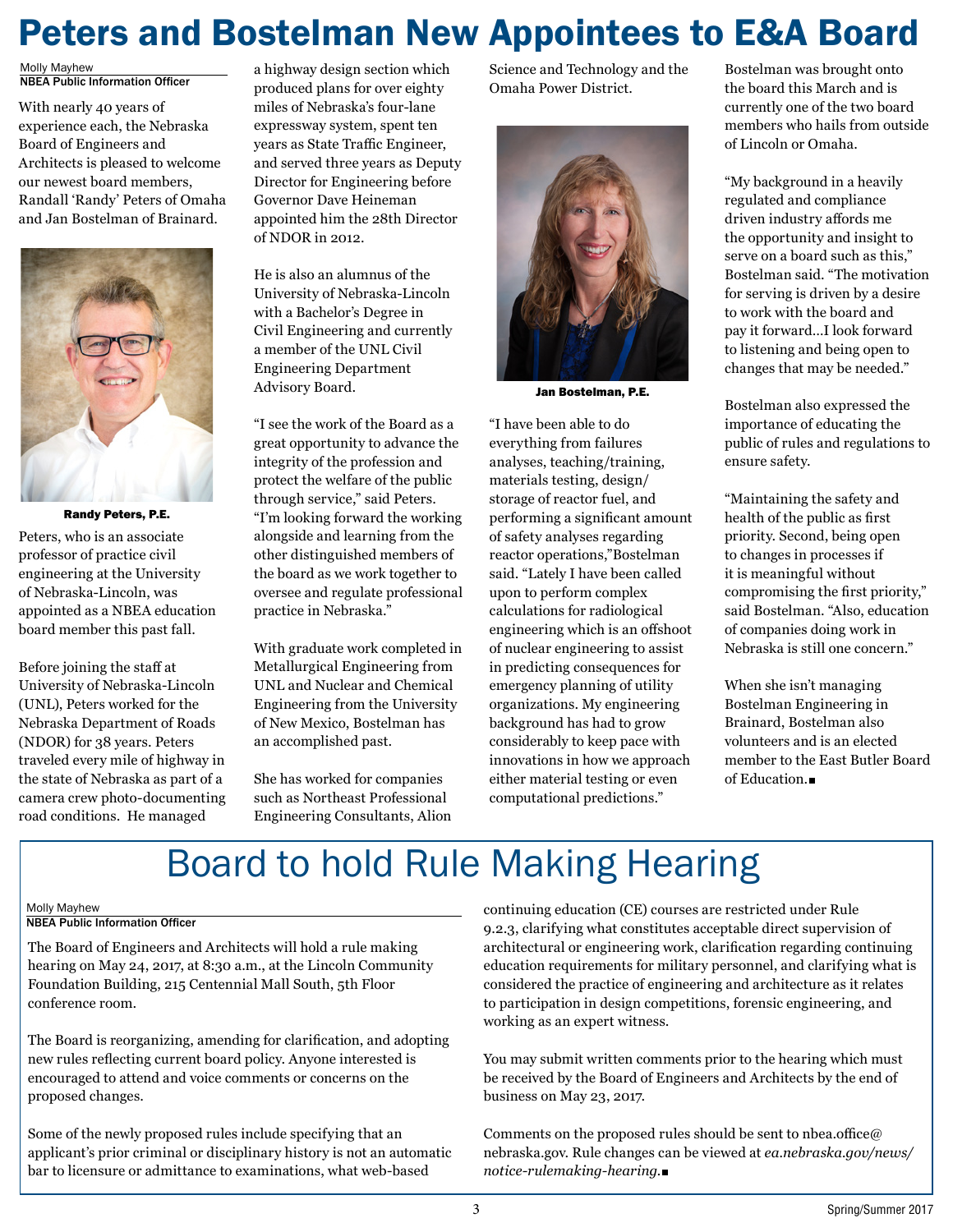# NCEES Readies Computer Based Testing

#### Molly Mayhew

NBEA Public Information Officer

Over the next several years, the National Council of Examiners for Engineering and Surveying (NCEES) will be paving the way toward more streamlined PE and FE exam environments.

Chemical and nuclear exams will be the first to make the transition to the new computer based testing system, or CBT, as early as next year.

"The Chemical PE will transition in January 2018 and will be available year round at Pearson VUE Professional Test Centers," Davy McDowell, Chief Operating Officer at NCEES, said. "The last paper and pencil PE chemical will be this April 2017. There will be no paper and pencil PE chemical in October 2017. Also the nuclear PE examination will move to CBT in 2018. It will be offered only one day each year."

NCEES has set up a provisional schedule of dates for the rest of the exams to make the switch. After the first round of chemical and nuclear exams, environmental, software and petroleum are tentatively set to make the transition in 2019.

Among the numerous advantages for making the shift from pen and pencil exams to CBT, test-takers can expect a quicker release of results, standardized testing environments, a searchable handbook, and flexible exam scheduling.

Candidates can also look forward to 'alternative item types' on the test, or AIT. Currently, the PE exams are multiple choice but with the swap to CBT, those taking the tests will enjoy the AIT formats



The figure above shows the new drag and drop AIT option that will be seen in future testing. In this example, the user must show the proper order of the flow chart by dragging wording to the correct placement.

such as dragging and dropping tokens onto targets, fill-in-the-blank options, and point and click options (such as identifying a spot on a drawing or figure).

NCEES can also more easily update test questions, control security and supply year-round testing dates for candidates.

To learn more about the CBT testing, you can visit NCEES's website at ncees.org. To see the AIT examples in action, go to *ncees.org/exams/ cbt.*

## New Accounting Clerk, Public Information Officer Join NBEA

Molly Mayhew NBEA Public Information Officer

The Board welcomes new Accounting Clerk, Amber Bassingthwaighte, and new Public Information Officer, Molly Mayhew.

Before joining the NBEA staff, Bassingthwaighte lived in Kansas and was the Head of the Quik Stop Accounting Department for Kroger. She has an Associate of Arts in Graphic Design from Long Beach, California and a Bachelors in Accounting from Friend University in Wichita, Kansas.

"I have always enjoyed math so all areas of the position [at NBEA] are enjoyable. I really

enjoy the people I work with also," said Bassingthwaighte. "I look forward to learning more



about the software I work in daily and improving and growing in all aspects that come with learning a new job in a new place." Amber Bassingthwaighte Molly Mayhew

"She has a team player attitude with an infectious sense of

humor," said Sandra Weaver, Business Manager for NBEA.



Mayhew, a Lincoln native, has worked as a marketing and communications specialist for several years across the state of Nebraska. She has a Bachelor's in Mass Communications/ Journalism from Wayne State College where she won multiple

awards from the Nebraska Collegiate Media Association for excellence in newspaper, radio and television. She has also been recognized by The Nebraska Broadcasters Association for outstanding dedication.

"I am looking forward to the opportunity to work with the board and improve communication about the board's mission," said Mayhew.

"Molly's variety of experience and great technical skills makes her a great addition to the Board," Jon Wilbeck, NBEA Executive Director said. "We are looking forward to her coordinating the Board's outreach and education efforts."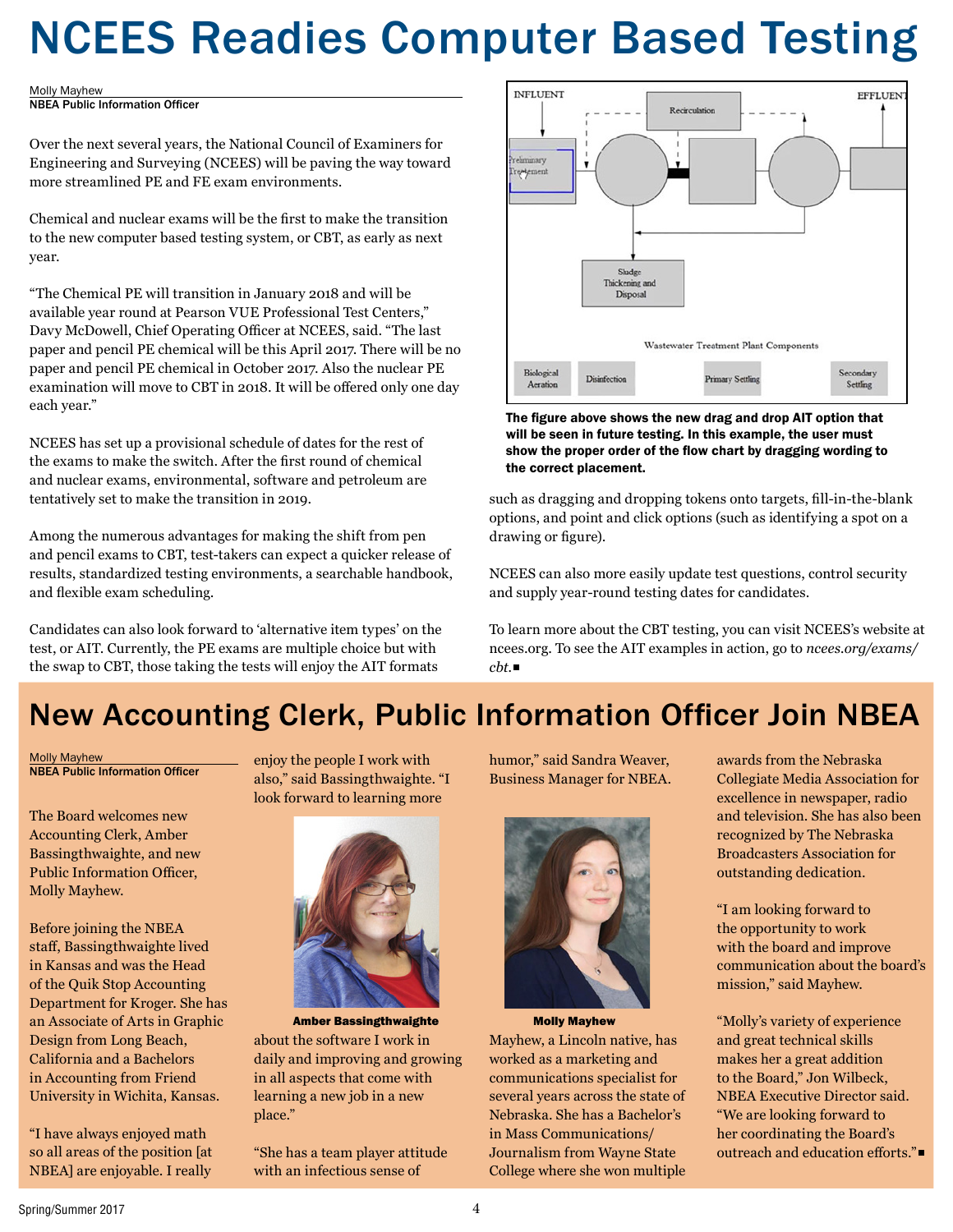## **Recently Resolved Compliance Cases**

**The following cases were reviewed for compliance by the Nebraska Board of Engineers and Architects, and resolved via the action noted. These summaries are provided for licensee education and information, and should not be interpreted as a full description of the cases described. In cases where disciplinary action was taken by the Board per Neb. Rev. Stat. § 81-3444, the names of the individuals and/or organizations involved are included.**

#### **Case #16.03**

Noncompliance with Laws – Settlement Agreement

**Summary:** A complaint was filed by the Nebraska Department of Environmental Quality against Nathan A. Pesta, a PE based in North Dakota, alleging noncompliance with the Code of Practice. The alleged noncompliance arose in relation to discrepancies and contradictions between certification forms submitted to NDEQ and the approved construction and operating permit for a livestock waste facility.

**Action:** In lieu of a formal hearing, Mr. Pesta agreed to enter a Settlement Agreement with the Board to resolve the allegations. Pursuant to the Settlement Agreement, the Board imposed a \$1,000 penalty.

#### **Case #16.07**

Unlicensed Practice

**Summary:** A complaint was filed alleging unlicensed individual and organizational practice of engineering. The complaint also alleged that the individual was holding himself out as a licensed PE on correspondence and the firm's website. The individual license and Certificate of Authorization had expired.

**Action:** The Board reinstated the individual's license, reissued the Certificate of Authorization, and imposed renewal fees in arrears for the period of time the Certificate of Authorization was expired. The case was dismissed with no disciplinary action.

#### **Cases #16.09 & #16.12**

Unlicensed Practice

**Summary:** A complaint was filed alleging that several firms were advertising and providing architectural and engineering services in Nebraska without a Certificate of

Authorization issued by the Board. The firms were allegedly advertising and providing professional services by participating in a local municipal business directory of organizations pre-qualified for municipal bidding preferences.

**Action:** The Board determined that participation in the business directory did not constitute an offer to practice architecture or engineering, found no probable cause of violations of the E&A Act, and dismissed the cases with no disciplinary action.

## **Case #16.15**

Noncompliance with Laws

**Summary:** A complaint was filed alleging that an individual had misrepresented his credentials as an architect in an industry publication. The alleged misrepresentation occurred when the individual was identified as an architect in the project information submitted to the publication.

**Action:** In the course of the compliance investigation, the Board's Compliance Officer learned that the individual was not involved in the publication submission and was not involved in the design of the project, but provided construction administration services. The Board dismissed this case with no disciplinary action. This case was the most recent allegation of misrepresentation of licensure status and was the catalyst for the story about responsible marketing in the Fall 2016 Newsletter.

## **Case #16.16**

Unlicensed Practice

**Summary:** The Board initiated a complaint against a Nebraska-licensed architect for unlicensed practice of engineering following review of a set of plans submitted to a local building official. The project was a Business occupancy comprising approximately 2,100 square feet and qualified for a practice exemption. However, the electrical, mechanical, and plumbing plans had been sealed by the licensed architect.

**Action:** The Board dismissed this case with no disciplinary action and emphasized that licensed architects are not authorized to practice engineering, and vice versa, regardless of practice exemptions that may apply to a project.

#### **Case #16.17**

Unlicensed Practice

**Summary:** A complaint was filed alleging unlicensed practice of engineering in relation to a demolition project.

**Action:** The Board found no probable cause of a violation of the E&A Act and dismissed the case with no disciplinary action.

#### **Case #16.19**

Unlicensed Practice

**Summary:** A complaint was filed alleging unlicensed individual and organizational practice of engineering. The alleged unlicensed practice occurred when an engineering report was submitted to a local building official in relation to a municipal sanitation project. In the course of the compliance investigation, the Board's Compliance Officer learned that the municipal project was the subject of ongoing civil litigation and that the engineering report had been generated as an expert witness report.

**Action:** As noted in Board Policy 12.05, the Board's position is that an architect or professional engineer who serves as a testifying or non-testifying expert in a lawsuit or arbitration in the state of Nebraska regarding issues within the scope of their professional knowledge is not practicing architecture or engineering in Nebraska for purposes of the E&A Act. Consequently, the Board dismissed the case with no disciplinary action.

## **Case #17.01**

Violations of E&A Reg. Act

**Summary:** The Board was notified by a partner-agency that unsealed plans had been submitted for review in connection with a business and mercantile renovation project comprising 6720 square feet in total impacted area.

**Action:** Per Board Rule 10.3.11, any structure containing two or more occupancies is governed by the most restrictive occupancy. In this case, Board Rules 10.3.2 and 10.3.7 for business and mercantile occupancies respectively, are equally restrictive at 3,000 square feet. This project qualified as the practice of architecture and/or engineering and did not qualify for a practice exemption. Upon receipt of modified plans

sealed by a licensed professional, the Board dismissed this case with no disciplinary action.

#### **Case #17.05**

Violations of E&A Reg. Act

**Summary:** The Board was notified by that unsealed plans had been submitted for review in connection with the construction of a pre-engineered one-level mercantile project comprising 7,000 square feet in size. In the course of the compliance investigation, the pre-engineered building specifications prepared by a Nebraska-licensed professional engineer were obtained. In addition, the project owner enclosed an area comprising approximately 800 square feet for office and bathroom space.

**Action:** Per Board Rule 10.3.7, a mercantile project of 3,000 or more square feet is exempt from practice requirements. The pre-engineered building was found to satisfy practice requirements and the enclosure qualified for a practice exemption. The Board dismissed the case with no disciplinary action.

#### **Case #17.08**

Violations of E&A Reg. Act

**Summary:** The Board was notified by a partner-agency that unsealed plans had been submitted for review in connection with the construction of a business, mercantile, and storage project comprising 6,468 square feet in size. In the course of the compliance investigation, the Board's Compliance Officer learned that the structure would be used for a small office and shop connected to a garage-type storage space.

**Action:** Per Board Rule 10.3.11, any structure containing two or more occupancies is governed by the most restrictive occupancy. In this case, Board Rules 10.3.2 and 10.3.7 for business and mercantile occupancies respectively, are equally restrictive at 3,000 square feet; Board Rule 10.3.9 for a storage occupancy is less restrictive at 5,000 square feet. However, the Board determined that the work involved in the project did not constitute the practices of architecture or engineering and dismissed the case with no disciplinary action.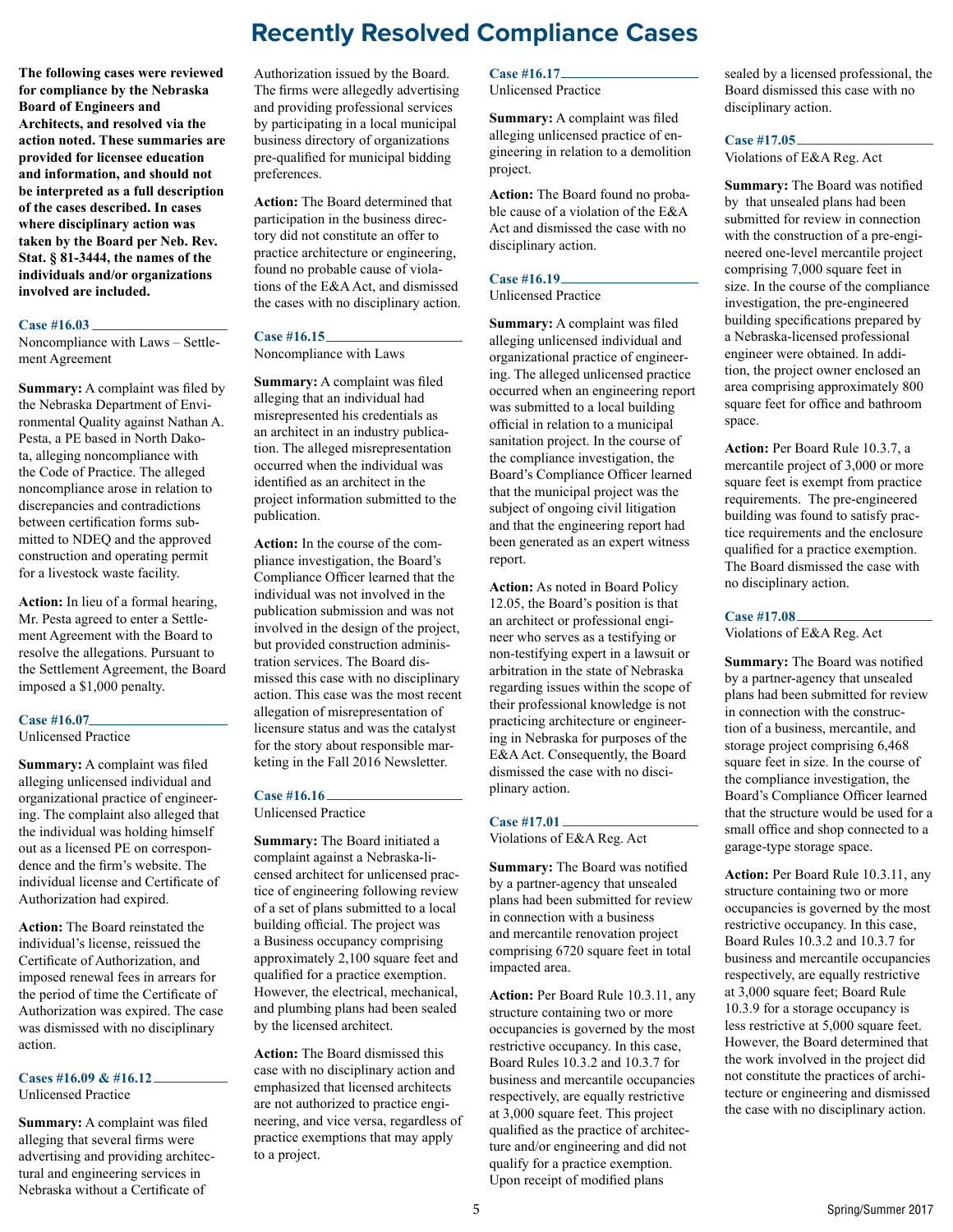### **ARE 5.0 Continued From Page 2**

level and reduce that time of impact as much as possible."

Although Miser and Zurn said some candidates were hesitant to make the switch, they had also received positive feedback about the cleaner look of the new interface and the ease of taking the test without having to learn a lot of software aspects. Those looking to familiarize themselves with the new layout, were encouraged to explore the online demo.

"What is available in the test demo is exactly what you are going to get in the testing center," Misner said. "That way, when you are in the test center, you can focus on answering the questions and not dealing with learning the interface."

And once the cut scoring system is fully implemented, candidates can look forward to exam results within days of taking the exam.

"The reality is, it's much quicker than in 4.0.," Misner said. "One to two days is all it's going to be."

Any candidates that have taken test in ARE 4.0 can easily make the switch over to 5.0 as well. NCARB has even provided a 'transition calculator' that populates current credits and shows the expiration dates for credits. Zurn said this will help candidates plan their best strategy to get done with testing.

In March, NCARB released the second set of 5.0 testing scores for Project Development and Documentation, and also released Practice Management at the beginning of April.

## NCEES CPC Registry Helps Track CE

Molly Mayhew

### **NBEA Public Information Officer**

The amount of continuing education courses available to engineers and surveyors is boundless and everychanging. Keeping record of what classes where taken, when and where can become an immense task.

The National Council of Examiners for Engineers and Surveyors (NCEES) has come up with an easy and free solution for licensees to do just that. This past June, NCEES released a new service called the Continuing Professional Competency (CPC) Registry.

"The registry is place for engineers and surveyors to log their continuing education hours. It is especially useful to engineers and surveyors that are licensed in multiple jurisdictions since you can track by jurisdiction," said Davy McDowell, Chief Operating Officer at NCEES. "

In roughly nine months, the CPC has had over 2,300 users that have logged over 23,000 courses.

"So far the feedback has been positive," McDowell said. "The biggest advantage to the system for an

individual is that they have the capability of easily seeing how they are doing in each jurisdiction in which they are licensed. The registry is easy to update and those that have an account can upload any PDF's they have to verify attendance at the course."

There is no limit to how many courses can be logged for an individual and users are encouraged to attach certificates, syllabi and course descriptions for better documentation. The CPC registry is also designed to print a portfolio in an easily-readable format so licensees can send credentials to boards looking for proof of attendance.

One thing that McDowell says is important to note is that NCEES is not vetting the courses and verifying that the course meets state requirements.

"We are not looking at the quality of the courses nor are we saying the board will accept them. This is purely a repository," McDowell said.

## License Renewal Essential - 2.0

This is a follow-up to the article by Mr. Bruce Carpenter of AIA in the Spring 2016 Newsletter (hence the 2.0.)

I too want to relay my experience to highlight the importance of diligence in renewing your license biannually and periodically checking the status of such license.

I wasn't as lucky as Bruce to have a colleague call me. I didn't realize my license had lapsed until I received a letter from the Nebraska Board of Engineers and Architects (NBEA) stating that a complaint had been lodged against me for the unauthorized practice of Engineering. I can't repeat here what my reaction was. I

immediately called Jon Wilbeck, Executive Director of the NBEA, to explain that I did not realize that I hadn't renewed my license. As with Bruce, the mistake was mine and the issue was my responsibility. I had not sent in my fee for renewal.

So, I instituted all the proceedings to have my license reinstated. It is not a simple process and takes a substantial amount of time and effort. The NBEA staff was very helpful in this process, but if I had renewed in a timely manner, none of the effort would have been needed. I have been a Licensed Professional Engineer for about as long as I can remember and the thought of not being a 'P.E.' was disheartening. I took and still do take that title very seriously.

I will reiterate and quote Bruce's statement " My advice to be spared of a similar experience is this: please be diligent in sending in your license renewal as soon as you receive the notice." With the technology available and on-line availability, it is a huge mistake to not do it when received and for goodness sake, do not depend on an assistant to do it for you. It is YOUR responsibility.

-Paul E. Ziemba

*Paul E. Ziemba is a licensed professional engineer in the state of Nebraska. For further information on how to renew, please visit our site at ea.nebraska.gov* 



## **Comments?**

Do you have thoughts on these articles you'd like to share with the Board?

Email us at: nbea.office@nebraska.gov

Do you know what's going on?

Stay up-to-date with the latest news by following us today!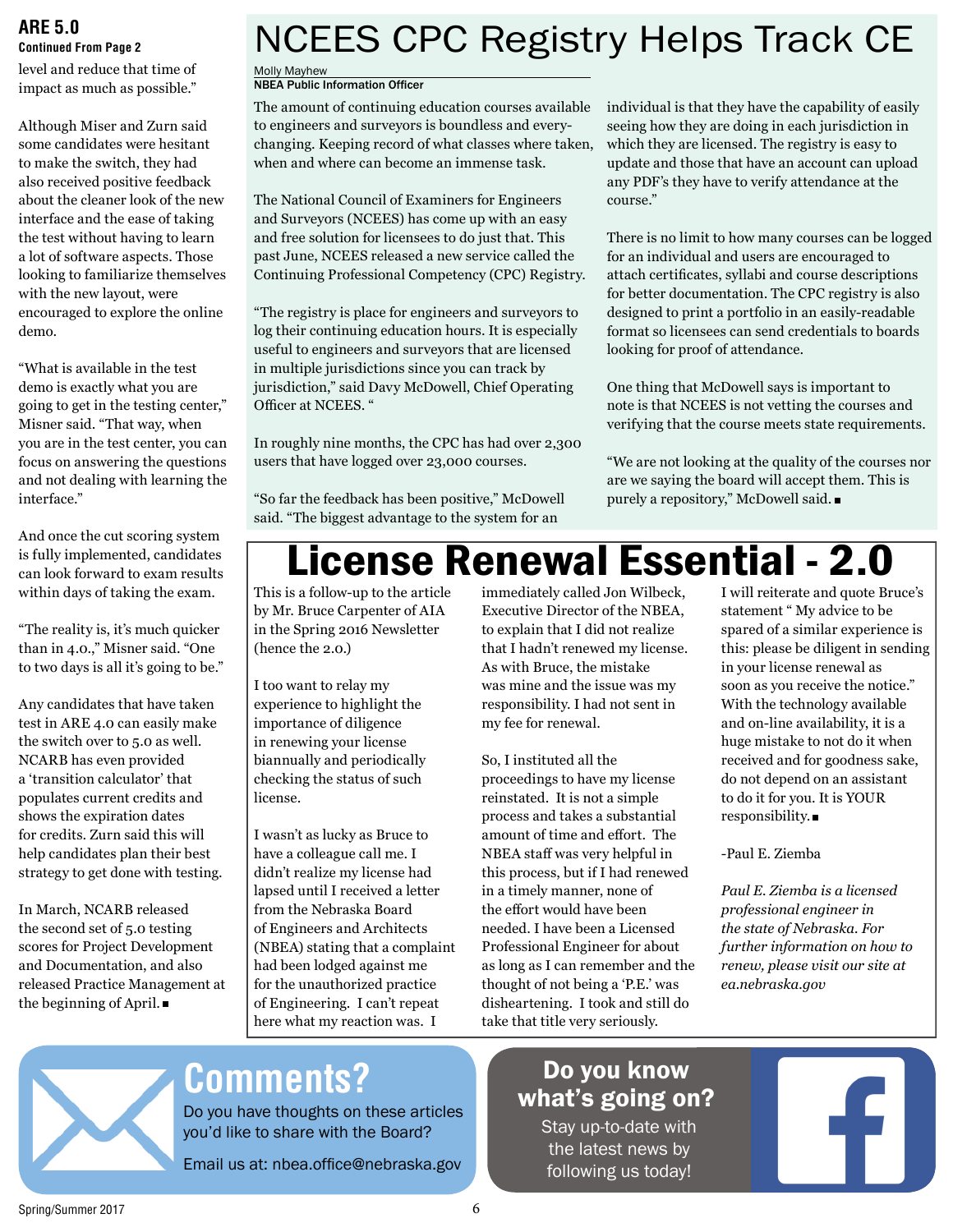## **LICENSURE UPDATES**

### **Architects By Exam**

| Kristin L. Kotera   | COLORADO SPRINGS CO |     |
|---------------------|---------------------|-----|
| Ashley K. Byars     | <b>OMAHA</b>        | NE. |
| Warren A. Curry     | <b>OMAHA</b>        | NE  |
| Meagan M. McColloch | <b>OMAHA</b>        | NE  |

### **Professional Engineers By Exam**

#### **Chemical** Jene N. Reese BENNINGTON NE **Civil** Jared T. Ashton LINCOLN NE Shaddi A. Assad THORNTON CO Ryan J. Bateman<br>Jessica A. Batterman Jessica A. Batterman COUNCIL BLUFFS IA Jake W. Blessen OMAHA NE Jeffrey C. Bohlken Marla J. Cox OMAHA NE Nicholas P. Garcia Adam B. Halls OMAHA NE Jacob B. Hanna OMAHA NE Ryan L. Hanson Matthew C. Hebert OMAHA NE Tyler R. Hillmer Mitchell T. Kennedy OMAHA NE Ryan D. Leigh OMAHA NE<br>Matthew E. Malv OMAHA NE Matthew E. Maly Mitchell M. Marotz **PAPILLION** NE<br> **Evan C. Martin** PAPILLION NE Evan C. Martin PAPILLION<br>Nicholas C. Mertens COLUMBUS Nicholas C. Mertens COLUMBUS NE<br>Andrew J. Miller COMAHA NE Andrew J. Miller OMAHA NE SCOTTSBLUFF NE<br>LINCOLN NE Zachary J. Overstreet LINCOLN NE Trevor L. Pence Corina A. Popescu OMAHA NE Brandon D. Prauner NORFOLK NE<br>
Fric A Reiner INCOLN NE Eric A. Reiner LINCOLN NE Jacob L. Reiter KEARNEY NE Shashwat Rijal Peter S. Samir OMAHA NE Grant M. Schmitz Nathan R. Siahpush OMAHA NE<br>Nathanael J. Toenies LINCOLN NE Nathanael J. Toenies LINCOLN NE Patrick C. Yearley Uladzimir Zhuromski OMAHA NE Matthew C. Zipperlen

### **Control Systems**

| Nicholas R. Briganti | <b>KANSAS CITY</b> | MО |
|----------------------|--------------------|----|
|                      |                    |    |

### **Electrical and Computer**

| Matthew T. Broghammer  | <b>OMAHA</b>          | NE             |
|------------------------|-----------------------|----------------|
| Adam C. Brumbaugh      | <b>OMAHA</b>          | NE             |
| Neal E. Buxcel         | <b>COUNCIL BLUFFS</b> | ĪΑ             |
| Gregory D. Garst       | <b>OMAHA</b>          | NE             |
| Jared A. Hunt          | <b>COLUMBUS</b>       | NE             |
| Tyler A. Jensen        | <b>OMAHA</b>          | NE             |
| Steven M. Lukasiewicz  | <b>OMAHA</b>          | NE.            |
| Nicole E. Measel       | LEAWOOD               | KS             |
| Ruth Nan               | <b>ANAHEIM</b>        | CA             |
| Tuy T. Pham            | FORT MILL             | SC             |
| Mitchell J. Pope       | <b>KANSAS CITY</b>    | M <sub>0</sub> |
| Patrick F. Wagner      | <b>ELKHORN</b>        | NE.            |
| Brent L. Wells         | <b>KANSAS CITY</b>    | M <sub>O</sub> |
| Zachary S. Wineinger   | <b>OMAHA</b>          | NE             |
| <b>Environmental</b>   |                       |                |
| Nicole E. Lenczowski   | <b>OMAHA</b>          | NE.            |
| <b>Fire Protection</b> |                       |                |
| Jesse A. Warboys       | <b>OMAHA</b>          | NE             |

### **Mechanic**

| Mechanical                               |                                     |                 |
|------------------------------------------|-------------------------------------|-----------------|
| Nicholas K. Bang                         | <b>OMAHA</b>                        | NE              |
| Eric L. Cutler                           | OMAHA                               | NE              |
| Kelley J. Dinkel                         | OMAHA                               | NE              |
| Aaron G. Evans                           | LINCOLN                             | NE              |
| Tyler S. Fraser                          | WEST POINT                          | NE.             |
| Katie J. Freese<br>Alexander R. Metschke | <b>BENNINGTON</b><br><b>ELKHORN</b> | NE<br>NE        |
| Jacob K. Mura                            | <b>BELLEVUE</b>                     | NE              |
| Scott T. Murray                          | LA VISTA                            | NE              |
| Andrew R. Pullmann                       | <b>OMAHA</b>                        | NE              |
| Dustin J. Scheuffele                     | OMAHA                               | NE              |
| Tyler S. Swartz                          | <b>OMAHA</b>                        | NE              |
| James J. Workman                         | KANSAS CITY                         | МO              |
| Structural                               |                                     |                 |
| Jacob R. McConnell                       | OMAHA                               | NE              |
| Timothy R. Morrison                      | OMAHA                               | NE              |
| Trevor J. Pullen                         | SIOUX CITY                          | IA              |
| John E. Waltz                            | OMAHA                               | NE              |
| Jacob K. Zach                            | OMAHA                               | NE              |
| <b>Emeritus Status</b>                   |                                     |                 |
| Chemical                                 |                                     |                 |
| S.E. Mead                                | OMAHA                               | NE              |
| <b>Agricultural</b>                      |                                     |                 |
| Don C. Peterson                          | WEST DES MOINES IA                  |                 |
| <b>Architect</b>                         |                                     |                 |
| Frank R. Lastovica                       | OMAHA                               | NE              |
| John L. Loftus<br>Gordon P. McDonald     | OMAHA<br><b>SAN JOSE</b>            | NE<br><b>CA</b> |
| Wynn E. Mehlhaff                         | LINCOLN                             | NE              |
| Rex A. Mihulka                           | COLUMBUS                            | NE              |
| Merrill D. Miller                        | OMAHA                               | NE              |
| Mark L. Mimick                           | PARKLAND                            | FL              |
| George D. Newland                        | <b>LAKEWOOD</b>                     | CO.             |
| Steven D. Newton                         | <b>NASHVILLE</b>                    | TN              |
| Robert D. Onek<br>Michael S. Roach       | <b>TOPEKA</b><br>OMAHA              | KS<br>NE        |
| John B. Slack                            | OMAHA                               | NE              |
| Kenneth G. Stadler                       | LINCOLN                             | NE              |
| Gary D. Watkins                          | OMAHA                               | NE              |
| John R. Wise                             | <b>TUCKER</b>                       | GA              |
| Civil                                    |                                     |                 |
| Nathan D. Gjovik                         | <b>RAPID CITY</b>                   | SD              |
| Elwin M. Larson                          | OMAHA                               | NE              |
| Gary L. Lewis                            | <b>EVERGREEN</b>                    | CO.             |
| Craig R. Lind                            | <b>BRIDGEPORT</b>                   | NE              |
| Eric C. Martin                           | PLATTSMOUTH                         | NE              |
| Steven C. McNaughton<br>Armin B. Mehrabi | OMAHA<br><b>CLOVIS</b>              | NE<br>CA        |
| Rick A. Meisinger                        | OMAHA                               | NE              |
| Warren H. Mesloh                         | <b>FORT COLLINS</b>                 | C <sub>O</sub>  |
| Eugene A. Miller                         | <b>DUMFRIES</b>                     | VA              |
| Dan D. Muhleisen                         | <b>LINCOLN</b>                      | NE              |
| Jedidiah J. Munroe                       | <b>MADISON</b>                      | WI              |
| Dale T. Nebuda                           | OMAHA                               | NE              |
| Richard F. Netley<br>Danny D. Nichols    | OMAHA<br><b>LINCOLN</b>             | NE<br>NE        |
| Jerome G. Obrist                         | <b>LINCOLN</b>                      | NE              |
| Harry R. Owen                            | OMAHA                               | NE              |
| William Panek                            | <b>ROSWELL</b>                      | GA              |
| Sukumar B. Patel                         | <b>INDIANAPOLIS</b>                 | IN              |
| Michael J. Preston                       | WHITE BEAR LK                       | MΝ              |
| Raymond P. Rawe                          | MISSION<br>PLEASANT DALE            | KS<br>NE        |
| Milton D. Rogge<br>Timothy J. Ross       | <b>LENEXA</b>                       | KS              |
| Larry D. Sand                            | <b>BELLEVUE</b>                     | NE              |
| Stephen O. Sandvik                       | <b>LITTLETON</b>                    | CO              |
| Arlen R. Schamber                        | AUSTIN                              | MN              |
| Karen S. Schurr                          | <b>LINCOLN</b>                      | NE.             |

## **October 12, 2016 - March 14, 2017**

| Ray G. Seidelman<br>Loren M. Steenson<br>Neal D. Turbow<br>Timothy M. Utter<br>Michael K. VanBriggle<br>Wayne J. Vander Tuin<br>Douglas M. Waltemath<br>Robert G. Wolf<br>Larry D. Woodley<br>Mark D. Woofter                                                                                                                                                                                                                     | LEES SUMMIT<br>OMAHA<br>ATLANTA<br>SEMINOLE<br>ACWORTH<br>OMAHA<br><b>KANSAS CITY</b><br><b>LINCOLN</b><br><b>FOX ISLAND</b><br>CLIVE                                                                                                                                                  | МO<br>NE<br>GA<br>FL<br>GA<br>NE<br>МO<br>NE<br>WA<br>ΙA                                                                       |
|-----------------------------------------------------------------------------------------------------------------------------------------------------------------------------------------------------------------------------------------------------------------------------------------------------------------------------------------------------------------------------------------------------------------------------------|----------------------------------------------------------------------------------------------------------------------------------------------------------------------------------------------------------------------------------------------------------------------------------------|--------------------------------------------------------------------------------------------------------------------------------|
|                                                                                                                                                                                                                                                                                                                                                                                                                                   |                                                                                                                                                                                                                                                                                        |                                                                                                                                |
| <b>Electrical</b>                                                                                                                                                                                                                                                                                                                                                                                                                 |                                                                                                                                                                                                                                                                                        |                                                                                                                                |
| Steven L. Pelletier                                                                                                                                                                                                                                                                                                                                                                                                               | <b>ROSEVILLE</b>                                                                                                                                                                                                                                                                       | MΝ                                                                                                                             |
| <b>Environmental</b>                                                                                                                                                                                                                                                                                                                                                                                                              |                                                                                                                                                                                                                                                                                        |                                                                                                                                |
| Steven L. Pelletier                                                                                                                                                                                                                                                                                                                                                                                                               | <b>ROSEVILLE</b>                                                                                                                                                                                                                                                                       | MΝ                                                                                                                             |
| <b>Fire Protection</b>                                                                                                                                                                                                                                                                                                                                                                                                            |                                                                                                                                                                                                                                                                                        |                                                                                                                                |
| Scott D. Repke                                                                                                                                                                                                                                                                                                                                                                                                                    | AUGUSTA                                                                                                                                                                                                                                                                                | МO                                                                                                                             |
| <b>Industrial</b>                                                                                                                                                                                                                                                                                                                                                                                                                 |                                                                                                                                                                                                                                                                                        |                                                                                                                                |
| Kenneth G. Merkel                                                                                                                                                                                                                                                                                                                                                                                                                 | OMAHA                                                                                                                                                                                                                                                                                  | NE                                                                                                                             |
| Michael W. Riley                                                                                                                                                                                                                                                                                                                                                                                                                  | <b>LINCOLN</b>                                                                                                                                                                                                                                                                         | NE.                                                                                                                            |
| <b>Mechanical</b>                                                                                                                                                                                                                                                                                                                                                                                                                 |                                                                                                                                                                                                                                                                                        |                                                                                                                                |
| Thomas A. Burton<br>John W. Cooper<br>Kenneth A. Hayford<br>John L. Littrell<br>William L. Lowry<br>Richard J. Lynch<br>Donald F. Mazour<br>Lowell D. McAfee<br>Anthony B. McGuire<br>Steven A. Merz<br>Gary A. Nelson<br>Douglas J. Raffety<br>Jon S. Ressler<br>Fred W. Sebesta<br>Paul D. Seward<br>Thomas J. Thompson<br>Mark C. Tolstedt<br>Ronald B. Veys<br><b>Hampton Williams</b><br>Jimmy D. Williams<br>John C. Wilson | OMAHA<br><b>VERNON HILLS</b><br>OMAHA<br><b>SAN DIEGO</b><br>POTTSTOWN<br>OMAHA<br>LINCOLN<br>OLATHE<br>CHICAGO<br>LOMBARD<br><b>GOODYEAR</b><br>OMAHA<br>OMAHA<br>PROSPERITY<br><b>BOULDER</b><br>RED WING<br><b>ALLIANCE</b><br>LINCOLN<br>JACKSON<br>HENDERSON<br><b>SHREVEPORT</b> | NE<br>IL.<br>NE<br>CA<br>PA<br>NE<br>NE<br>KS<br>IL.<br>IL.<br>AZ<br>NE<br>NE<br>SC<br>CO.<br>MΝ<br>NE<br>NE<br>TN<br>NV<br>LA |
| Structural                                                                                                                                                                                                                                                                                                                                                                                                                        |                                                                                                                                                                                                                                                                                        |                                                                                                                                |
| Ronald J. DalPonte<br>Paul J. Martin<br>William T. McCarthy<br>Edward S. Scott<br>Roger S. Sorensen<br>Steven T. Sturgeon<br>Michael J. Weber                                                                                                                                                                                                                                                                                     | <b>LAKE BLUFF</b><br>OMAHA<br>SPICER<br><b>GILLETTE</b><br>AUSTIN<br>OVERLAND PARK<br>CEDARBURG                                                                                                                                                                                        | IL.<br>NE<br>MΝ<br>WY<br>TX<br>KS<br>WI                                                                                        |
| As a reminder,<br><b>NBEA offices will</b>                                                                                                                                                                                                                                                                                                                                                                                        |                                                                                                                                                                                                                                                                                        |                                                                                                                                |

be closed May 29 for Memorial Day

7 Spring/Summer 2017